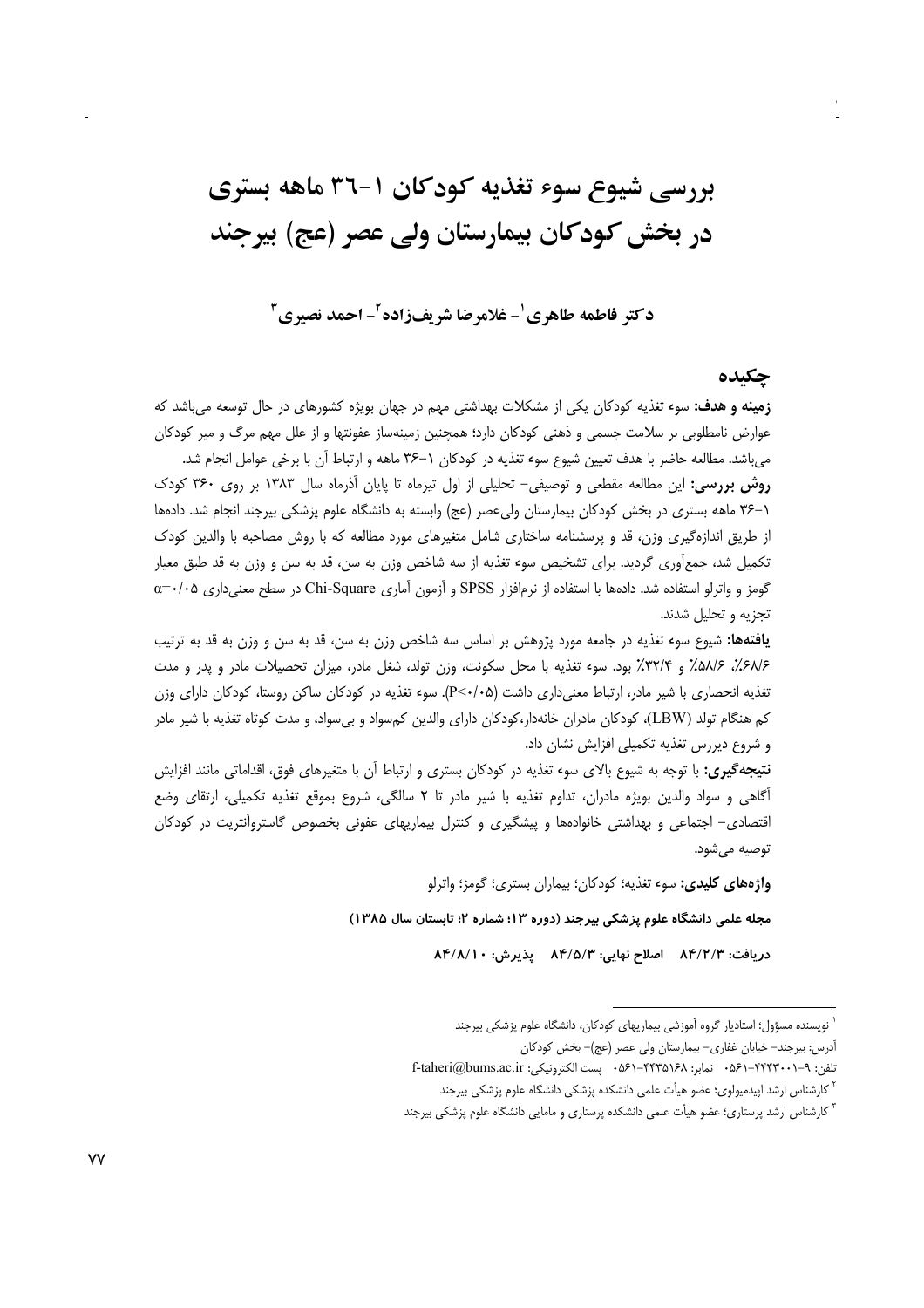#### مقدمه

سوء تغذيه يا اختلال رشد در سالهاي اوليه زندگي تقريباً هنمني مي شود (٧،١). در سراسر جهان بویژه در کشورهای در حال توسعه، گزارش شده است و در سراسر جهان به عنوان یکی از علل مهم ابتلا و مرگومیر در کودکان معرفی شده است. سوء تغذیه پروتئین– انرژی مهمترین علت مرگ در کودکان زیر پنج سال در سراسر دنیا می باشد (۱). بر اساس برآورد سازمان جهانی خواروبار و کشاورزی (FAO)، حدود ۸۰۰ میلیون تا یک میلیارد نفر در دنیا به درجاتی از سوء تغذیه مبتلا می باشند که از این تعداد روزانه ۴۰/۰۰۰ کودک به دلیل نامناسب بودن وضعيت تغذيه از بين مي روند (٢).

> بر اساس گزارش سازمان جهانی بهداشت، ۳۰–۴۰٪ از کودکان زیر پنج سال دچار سوء تغذیه میباشند (۲). در کشور ما به طور متوسط ٣٠٪ كودكان ١-٣ سال از درجات خفيف تا متوسط سوء تغذیه رنج میبرند. نتایج بررسی کشوری رشد کودکان در سال ۱۳۷۷ نشان می(دهد که ۸۵/۴٪ کودکان زیر ینج سال دچار کوتاه قدی تغذیهای، ۱۰/۹٪ دچار کم وزنی متوسط و شدید و ۴/۹٪ مبتلا به لاغری هستند. این تعداد فقط شامل موارد متوسط و شدید می شود؛ در صورتی که موارد خفیف نیز به آن افزوده شود، وسع*ت* مشکل بیشتر نمایان می شود (۴،۳). مطالعات انجامشده در کودکان شهر بیرجند در گروههای سنّی مختلف نیز شیوع بالای سوء تغذیه در کودکان را گزارش می کند (۶،۵).

> سوء تغذیه اولیه در کودکان در اثر عوامل اجتماعی، اقتصادي و فقدان غذا ايجاد مي شود. سوء تغذيه ثانويه در جریان بیماریهای همراه با افزایش نیاز به کالری، از دست دادن کالری و یا کاهش کالری دریافتی و یا ترکیبی از این سه حالت ایجاد می شود (۷).

اهميت سوء تغذيه كودكان صرف نظر از علت ايجادكننده آن به دلیل عواقب بعدی آن میباشد؛ زیرا باعث ضعف سیستم ایمنی، بویژه ایمنی سلولی می شود و با افزایش شیوع و شدّت بیماریهای عفونی و مرگ و میر کودکان همراه است؛

همچنین سوء تغذیه در کودکان باعث کاهش قوای عقلانی و

در بسیاری از کودکانی که به بیماریهایی از جمله گاستروآنتریت، پنومونی و سایر بیماریهای عفونی که از علل عمده بستری و مرگ و میر کودکان کشورهای در حال توسعه را تشکیل می دهند، مبتلا می شوند، سوء تغذیه به عنوان یک عامل زمینهای نقش دارد (۸،۱).

با توجه به اهمیت سوء تغذیه در کودکان زیر پنج سال، مطالعه حاضر با هدف تعیین فراوانی نسبی سوء تغذیه در کودکان ١-٣۶ ماهه و ارتباط آن با برخی عوامل از جمله محل سکونت، میزان تحصیلات و شغل والدین، وزن تولد، جنس كودك، رتبه تولد، فاصله از زایمان قبلی، مدت تغذیه با شیر مادر و سن شروع تغذیه تکمیلی انجام گردید.

### روش تحقيق

این مطالعه مقطعی و توصیفی- تحلیلی بر روی تمامی کودکان ۱–۳۶ ماهه بستری در بخش کودکان بیمارستان ولی عصر (عج) وابسته به دانشگاه علوم پزشکی بیرجند که از اول تیرماه تا پایان آذرماه سال ۱۳۸۳ بستری بودند، انجام گردید. نمونهها به روش غیر تصادفی آسان انتخاب شدند.

کودکانی که به عللی غیر از سوء تغذیه دچار ادم بودند، از مطالعه حذف شدند؛ همچنین کودکان دهیدراته پس از اصلاح کم آبی توزین شدند.

جمع آوری اطلاعات از طریق پرسشنامه ساختاری شامل سن، جنس، رتبه تولد، نوع شیر مصرفی شیرخوار، سن شروع تغذيه تكميلي، مدت تغذيه انحصاري با شير مادر، وزن تولد، ميزان تحصيلات و شغل والدين صورت گرفت. مصاحبه حضوری با مادران و اندازهگیری وزن و قد کودکان در بيمارستان توسط يک فرد آموزش ديده انجام شد. سنّ دقيق کودکان از روی شناسنامه تعیین و سن بر حسب ماه و به صورت متغیر گسسته در نظر گرفته شد. سنّ کودکان نارس در مورد وزن تا ۲۴ ماهگی و در مورد قد تا ۳۶ ماهگی اصلاح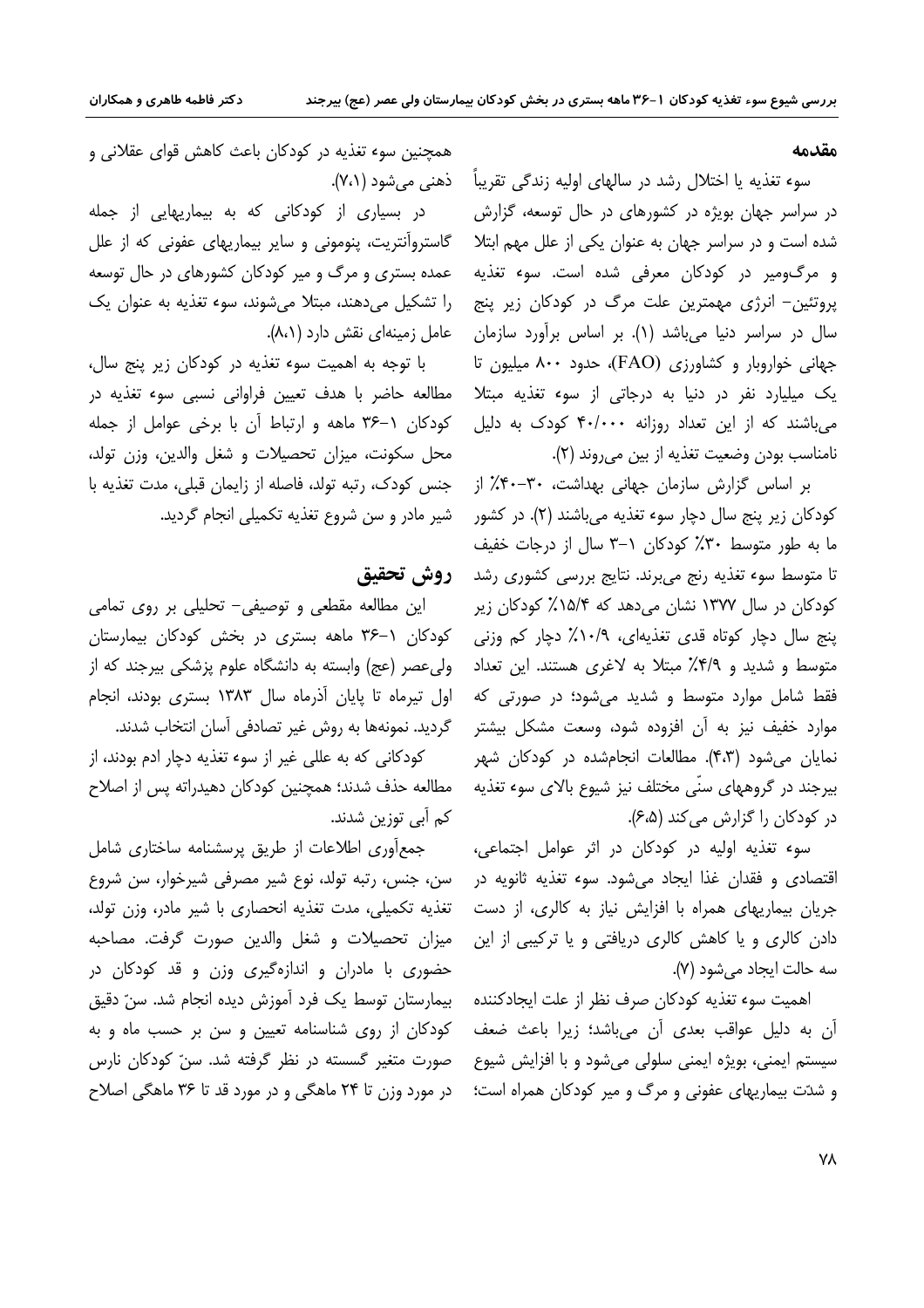شد.

وزن کودکان با ترازوی اهرمی سکا ساخت آلمان با خطای ۱۰ گرم (که هر روز با وزنه استاندارد ۵۰۰ گرمی کنترل میشد)، بدون کفش و با لباس سبک اندازهگیری می گردید. قد کودکان در حالت خوابیده از فرق سر تا پاشنه یا در حالی که زانوها کاملاً صاف بود، توسط متر نواری با یک میلیمتر خطا اندازهگیری گردید.

سوء تغذیه و درجات مختلف آن بر اساس سه شاخص وزن برای سن، وزن برای قد و قد برای سن طبق طبقهبندیهای تغذیهای گومز و واترلو (۱) تعیین شد. در این محاسبات وزن و قد ایدهآل کودکان صدک ۵۰ NCHS<sup>\*</sup> در نظر گرفته شد.

دادههای جمع آوری شده وارد نرمافزار آماری SPSS شد و ضمن تعیین توزیع فراوانی سوء تغذیه براساس معیارهای مورد نظر، ارتباط سوء تغذیه با متغیرهای مورد مطالعه به  $\alpha = \cdot / \cdot \alpha$  وسیله آزمون Chi-Square و در سطح معنی داری مورد تحليل قرار گرفت.

#### بافتهها

در مجموع ۳۶۰ کودک مورد مطالعه قرار گرفتند. ۶۱/۱٪ کودکان (۲۲۰ نفر) پسر، ۳۸/۹٪ (۱۴۰ نفر) دختر، ۵۲/۸٪ (۱۹۰ نفر) روستایی و ۴۷/۲٪ (۱۷۰ نفر) شهری بودند. وزن هنگام تولد در ۳۶/۹٪ از آنها (۱۳۳ نفر) کمتر از ۲۵۰۰ گرم و در ۶۳/۱٪ (۲۲۷ مورد) ۲۵۰۰ گرم و بیشتر بود.

فراوانی نسبی سوء تغذیه بر اساس شاخص وزن برای  $(5.4)$ سن یا کموزنی در جامعه مورد مطالعه ۶۸/۶٪ (۲۴۷ مورد) تعیین گردید و موارد خفیف، متوسط و شدید آن به ترتیب ٣٩/١)٪ (١۴١ مورد)، ٣١/١٪ (٨٣ مورد) و ۶/۴٪ (٢٣ مورد) بود.

در این مطالعه، کموزنی با وزن هنگام تولد، محل سکونت، میزان تحصیلات والدین و شغل مادر، مدت تغذیه

\* National Centre For Health Statistics

انحصاري با شير مادر و نوع تغذيه در دو سال اول زندگي ارتباط معنی داری داشت. ۸۰/۵٪ از کودکان متولد شده با وزن کمتر از ۲۵۰۰ گرم و ۶۱/۷٪ کودکان با وزن ۲۵۰۰ گرم و بیشتر، به درجات مختلفی از سوء تغذیه مبتلا بودند (P<۰/۰۰۱)؛ این نسبت در کودکان مادران خانهدار ۷۰/۶٪ و در کودکان مادران شاغل ۴۴/۴٪ (P=۰/۰۲)، در کودکانی که چهار ماه و کمتر تغذیه انحصاری با شیر مادر داشتند، ۷۳/۶٪ و در کودکانی که بیشتر از چهار ماه تغذیه انحصاری داشتند، ۶۸/۲٪ (۵-۰/۰۰۵) و در کودکان مادران با سواد ۶۳/۶٪ (P=٠/٠١) برآورد گردید. کموزنی با سایر متغیرها از جمله جنس، فاصله از زایمان قبلی و رتبه تولد ارتباط معنی داری نداشت.

فراوانی نسبی سوء تغذیه براساس شاخص قد برای سن (کوتاهی قد) در جامعه مورد مطالعه ۵۸/۶٪ (۲۱۱ مورد) تعیین شد و موارد خفیف، متوسط و شدید آن به ترتیب ۳۰٪ (۱۰۸ مورد)، ۶/۴/٪ (۵۹ مورد) و ۶/۲/٪ (۴۴ مورد) بود.

كوتاهي قد با محل سكونت، وزن هنگام تولد و سطح تحصیلات مادر و پدر ارتباط معنی داری داشت؛ به طوری که ۶۹/۲٪ کودکان با وزن زیر ۲۵۰۰ گرم و ۵۲/۴٪ کودکان با وزن ۲۵۰۰ گرم و بیشتر (P<۰/۰۰۱)، ۵۱/۶/ کودکان شهری و ۶۶/۵٪ کودکان روستایی (P=۰/۰۰۹)، ۷۴/۵٪ کودکان مادران بی سواد و ۵۲/۷٪ کودکان مادران باسواد (۱۰/۰۱) به درجات مختلفی از سوء تغذیه مبتلا بودند. ارتباط معنی داری بین کوتاهی قد با سایر متغیرهای مورد مطالعه مشاهده نگردید.

فراوانی نسبی سوء تغذیه براساس شاخص وزن برای قد (لاغری) در جامعه مورد مطالعه، ۳۲/۴٪ (۱۲۱ مورد) تعیین شد و موارد خفیف، متوسط و شدید آن به ترتیب ۲۱/۷٪ (۷۸ مورد)، ۲۸٪ (۳۸ مورد) و ۱/۴٪ (۵ مورد) بود. این شاخص تنها با جنس و علت بستری ارتباط معنی داری را نشان داد؛ به طوری که شیوع درجات مختلف سوء تغذیه در پسرها ۲۷/۳٪ و در دختران ۴۳/۶٪ برآورد گردید (۱۵-۰/۰۱۵) و در بیماران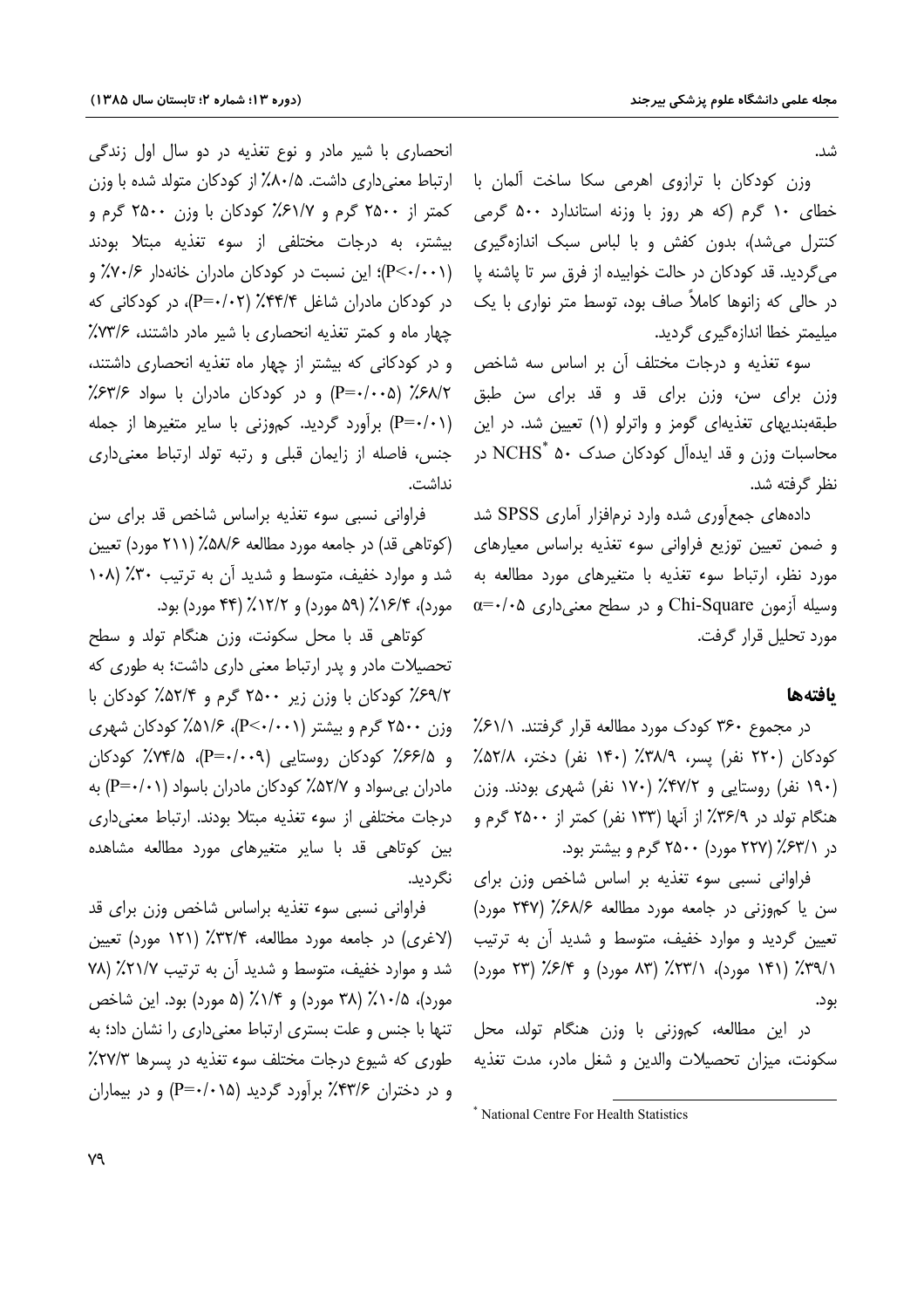مبتلا به گاستروآنتریت بیش از سایرین بود. این شاخص با سایر متغیرهای مورد مطالعه ارتباط معنی داری را نشان نداد.

### ىحث

در مطالعه حاضر، سوء تغذیه براساس معیار کم وزنی، کوتاه قدی و لاغری در جامعه پژوهش به ترتیب ۶۸/۶٪، ۵۸/۶٪ و ۳۲/۴٪ بود. بیشترین موارد سوء تغذیه از نوع خفیف و کمترین موارد از نوع شدید بود. کم وزنی و کوتاه قدی در دو جنس تفاوت معنی داری نداشت ولی لاغری در دختران بیش از پسران بود. همان طور که میدانیم کموزنی معرف سوء تغذیه زمان حال و گذشته، کوتاهقدی معرف سوء تغذیه زمان گذشته و لاغری معرف سوء تغذیه حادّ می باشد؛ به همین دلیل کموزنی نسبت به دو معیار دیگر بالاتر است.

در این مطالعه سوء تغذیه (بویژه کم وزنی) با بسیاری از متغيرها از جمله محل سكونت، ميزان تحصيلات والدين و شغل مادر، وزن تولد کودک، مدت تغذیه انحصاری با شیر مادر و نوع شیر مصرفی در دو سال اول، ارتباط معنی داری داشت. ارتباط سوء تغذیه با محل سکونت، میزان تحصیلات والدين و شغل مادر، معرّف نقش عوامل اجتماعي– اقتصادي و فرهنگی می باشد؛ به طوری که دسترسی ناکافی به غذا به علت فقر اقتصادي و ناآگاهي از تغذيه مناسب، مي تواند باعث سوء تغذيه كودكان شود.

در این مطالعه کموزنی در کودکانی که با شیر خشک تغذیه می شدند و کودکانی که کمتر از چهار ماه تغذیه انحصاری با شیر مادر داشتند، بیشتر بود. این موارد نیز مؤید نقش شیر مادر در کاهش سوء تغذیه کودکان میباشد. ارتباط سوء تغذيه با وزن تولد نيز مؤيد نقش سوء تغذيه داخل رحمي در مراحل بعدی زندگی کودک میباشد. نتایج نشان داد بیشترین ارتباط معنی دار سوء تغذیه با متغیرهای مورد بررسی در کموزنی دیده می شود؛ در حالی که لاغری با متغیرهای کمتری ارتباط داشت. از آنجا که کموزنی معرف سوء تغذیه حادٌ و مزمن و لاغرى فقط معرف سوء تغذيه حادٌ مى باشد،

بديهي است نقش عواملي مانند ميزان تحصيلات والدين و سایر عوامل از موارد حاد کمتر مطرح است.

لاغری با علت بستری ارتباط معنی دار داشت؛ به طوری که در بیماران مبتلا به گاستروآنتریت بیشتر از سایر موارد بود. این نکته نقش گاستروآنتریت را در ایجاد سوء تغذیه حاد مطرح می کند.

 $\sim$ در مطالعه مشابهی که روی ۵۶۰ شیرخوار ۶–۲۴ ماهه بستری در کرمان انجام شد، ٧۶/٢٪ کودکان، کم وزن و ٧٣/٧٪ لاغر گزارش شدند. در این مطالعه سوء تغذیه در دختران ۴۳/۴٪ و در پسران ۵۶/۶٪ بود (۹). شیوع سوء تغذیه در مطالعه حاضر نسبت به كرمان كمتر است. عمدتاً اين اختلاف در مورد لاغری مشهود است. در مطالعه کرمان، كموزني با نوع بيماري، شغل و ميزان تحصيلات والدين ارتباط معنى دارى داشت كه از اين جهت با مطالعه حاضر همخوانی دارد.

در مطالعه دیگری که روی ۱۵۳۴ کودک زیر شش سال مناطق شهری و روستایی بیرجند و نهبندان انجام شد، حدود نیمی از کودکان مورد مطالعه دچار درجات مختلف کموزنی بودند و موارد خفیف، متوسط و شدید به ترتیب ۲۸/۸٪، ۱۳/۵٪ و ۱۷٪ گزارش شد. در این مطالعه سوء تغذیه در روستا ۵۷/۳٪ و در شهر ۳۰/۶٪ بود (۵). ارتباط کموزنی با محل سكونت با مطالعه حاضر همخواني دارد.

مطالعه دیگری که روی کودکان دبستانی شهر بیرجند انجام شد، نیز شیوع بسیار بالای سوء تغذیه را گزارش کرد. و شیوع کموزنی، کوتاهقدی و لاغری به ترتیب ۷۳/۷٪، ۴۸/۶٪ و ٣۶/٥٪ بود. در اين مطالعه نيز مانند مطالعه حاضر، سوء تغذيه با ميزان تحصيلات والدين، شغل مادر و محل سكونت ارتباط معنى دارى نشان داد (۶).

مقايسه شيوع سوء تغذيه در مطالعات انجامشده در بيرجند و سایر مناطق ایران نشان می دهد که سوء تغذیه در کودکان بیرجند نسبت به بسیاری از مطالعات مشابه مناطق دیگر ایران بالاتر است.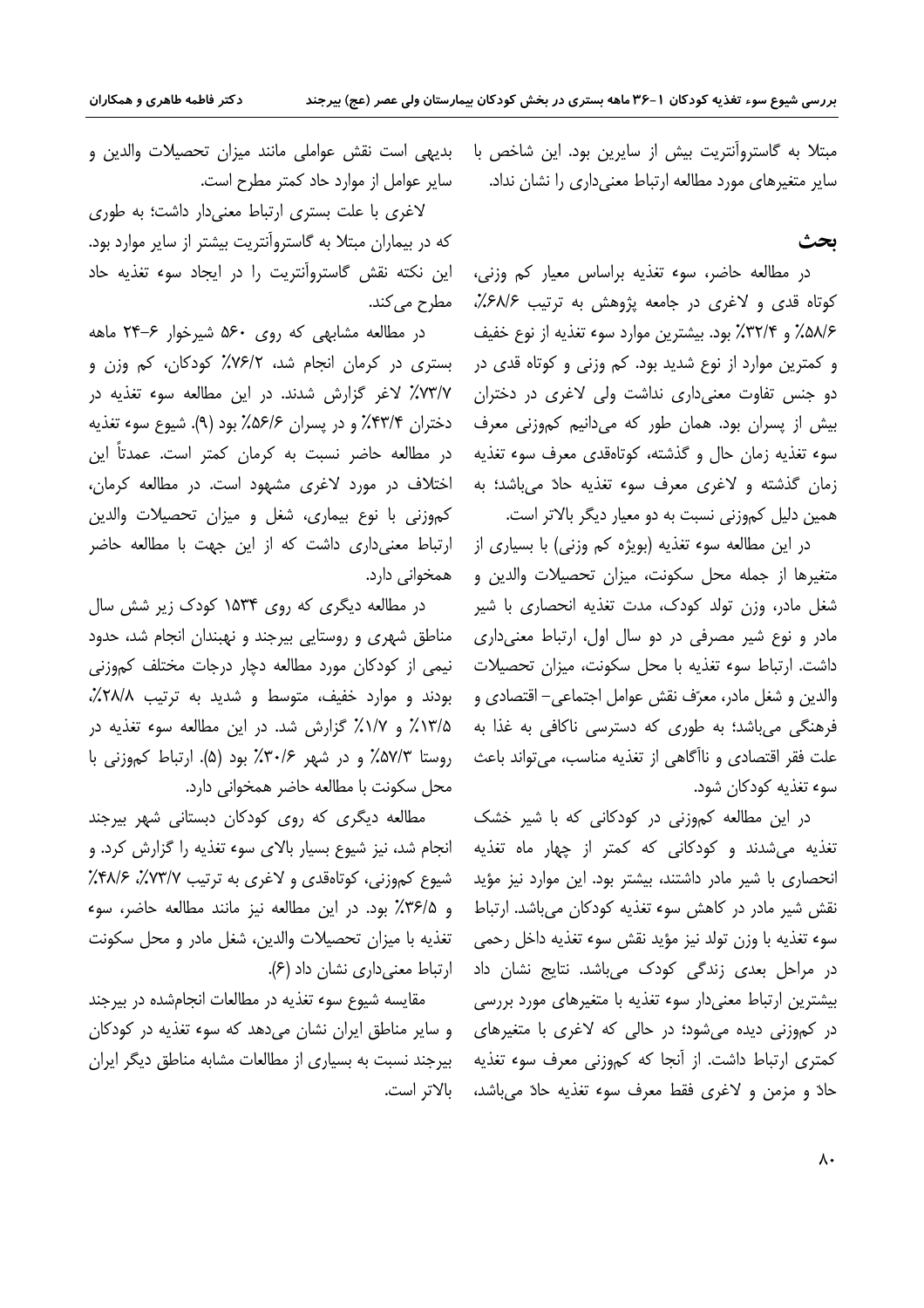به عنوان مثال، مطالعهای در سال ۱۳۸۰ در رفسنجان، شیوع کم<sub>ا</sub>وزنی، کوتاهقدی و لاغری متوسط و شدید را در کودکان ۱–۵ ساله در رفسنجان به ترتیب ۱۱/۵٪، ۰/۳٪ و ۵/۸٪ گزارش کرد (۱۰).

مطالعه دیگری در کودکان زیر پنج سال مناطق شهری (استان کهکیلویه و بویر احمد در سال ۷۶)، نشان داد که طبق سه شاخص وزن برای سن، قد برای سن و قد برای وزن به ترتیب ۱۱/۴٪، ۱۳/۵٪ و ۴/۲٪ کودکان زیر دو انحراف معیار از میانه NCHS هستند (١١).

مطالعهای روی کودکان ۶–۳۶ ماهه مراکز تحت یوشش شبکه جامع شمال غرب تبریز شیوع کموزنی را ۳/۸٪ گزارش کرد. در این مطالعه ۵۵٪ کودکان وزن بالای صدک پنجاهم NCHS داشتند که معرف وضعیت تغذیه خوب این کودکان م ,باشد (١٢).

مطالعهای در کودکان زیر پنج سال کرج، کم<u>وز</u>نی، کوتاهقدی و لاغری متوسط و شدید را به ترتیب ١٣/٩٪، ۲۰/۳٪ و ۴/۹٪ گزارش کرد (۱۳).

سوء تغذیه در کودکان بیرجند نسبت به مطالعات مشابه در رفسنجان، کهکیلویه و بویراحمد، تبریز و کرج افزایش واضحی دارد. می تواند به دلیل وضعیت اقتصادی، اجتماعی و جغرافیایی منطقه بیرجند باشد که منطقه کویری با اقتصاد يايين است.

ارتباط سوء تغذیه کودکان با میزان تحصیلات والدین در مطالعه دیگری در بابل (۱۴) و ارتباط سوء تغذیه کودکان با

وزن تولد، میزان تحصیلات و شغل مادر در مطالعه کرج (١٣) نیز گزارش شد. با توجه به ارتباط سوء تغذیه با متغیرهای فوق، اقداماتی مانند ارتقاء وضعیت معیشتی خانوادهها، افزایش آگاهی و سواد والدین، بهبود وضعیت تغذیه مادران که باعث کاهش تولد نوزادان کم وزن می شود، ترویج تغذیه با شیر مادر تا دو سالگی و شروع بموقع تغذیه تکمیلی میتواند نقش مهمّی در ارتقاء تغذیهای کودکان و کاهش سوء تغذیه در آنان داشته باشد.

### نتيجه گيري

با توجه به شیوع بالای سوء تغذیه در کودکان بستری و ارتباط آن با متغیرهای مورد مطالعه، اقداماتی مانند افزایش آگاهی و سواد والدین بویژه مادران، تداوم تغذیه با شیر مادر تا ٢ سالگي، شروع بموقع تغذيه تكميلي، ارتقاي وضع اقتصادی- اجتماعی و بهداشتی خانوادهها و پیشگیری و كنترل بيماريهاى عفونى بخصوص گاستروآنتريت در كودكان توصيه مي شود.

### تقدير وتشكر

از مساعدت معاونت پژوهشی دانشگاه علوم پزشکی بیرجند و همکاری دانش آموختگان پزشکی خانمها زهرا ادگی و مرضیه هادیان که در جمعآوری اطلاعات زحمت بسیار کشیدند، تشکر و قدردانی میشود.

#### منابع:

1- Kliegman B, Nelson A. Textbook of pediatrics 17<sup>th</sup> ed. St.Louis: Mosby; 2004.

2- Pelletier DL, Frongillo EA, Jr, Schroeder DG, Habicht JP. The effects of malnutrition on child mortality in developing countries. Bull World Health Organ. 1995; 73(4): 443-48.

۳– شیخ الاسلام ر، کلاهدوز ف، سیاری ع ا، صمدپور ک. نتایج بررسی کشوری رشد کودکان در سال ۱۳۷۷. تهران: کمیته کشوری تغذیه کودکان؛ ۱۳۸۰. ۴- سیاری ع ا. سیمای تغذیه درکودکان جمهوری اسلامی ایران. مجموعه مقالات پنجمین کنگره تغذیه ایران. امنیت غذا و تغذیه خانوار تهران. آذر ۱۳۷۹:  $f^{\lambda-\mu}$ 

۵– بهلگردی م، سجادی نژاد ب، میری م ر. بررسی شاخصهای تنسنجی کودکان زیر شش سال در شهر بیرجند و نهبندان به تفکیک مناطق روستایی و شهری. گزارش نهایی طرح تحقیقاتی دانشگاه علوم پزشکی بیرجند. ۱۳۸۱: ۶۷-۶۹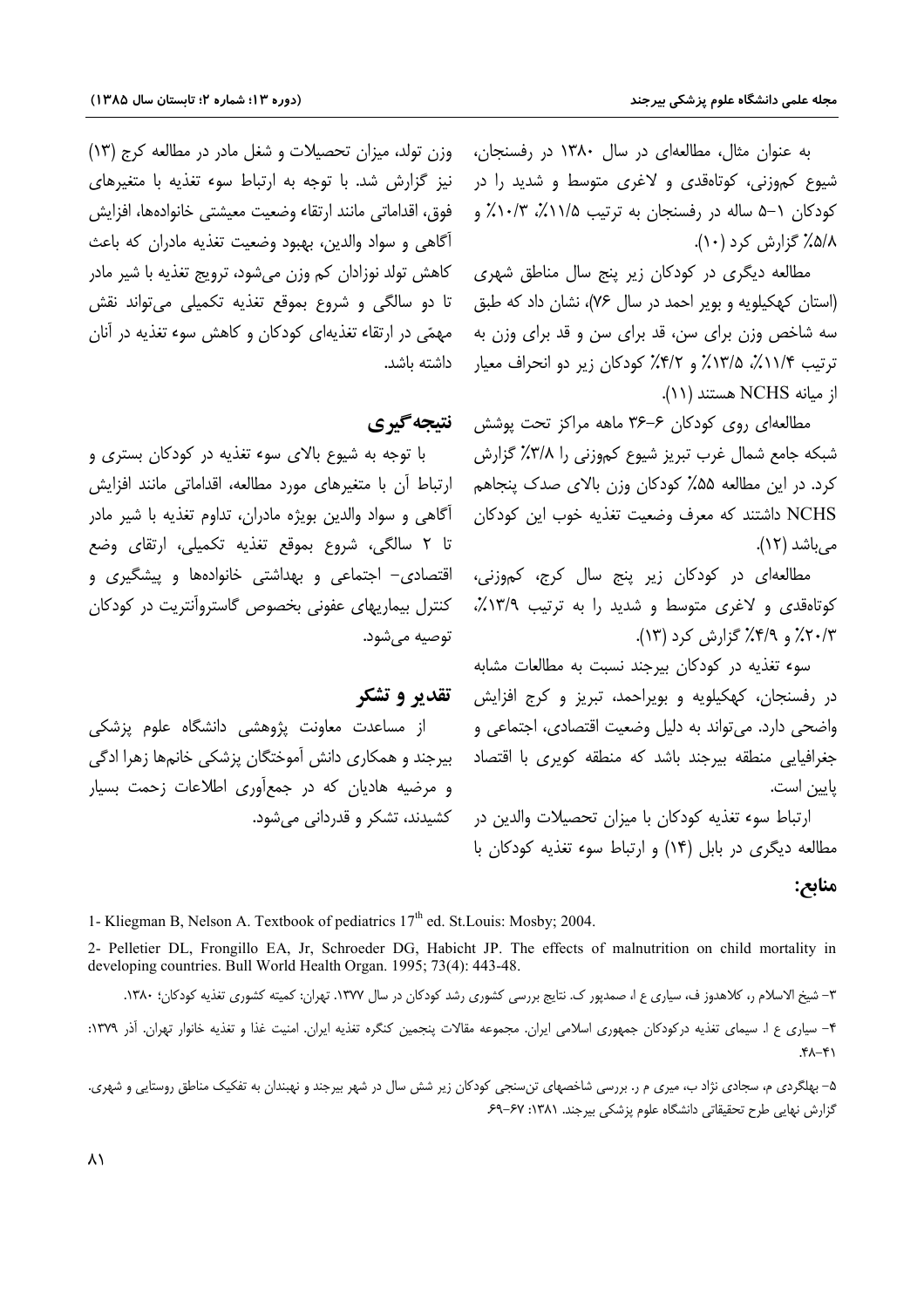۶– طاهری ف، فشارکینیا اَ، سعادتجو س ع. شیوع کم وزنی، لاغری و کوتاه قدی در دانش اَموزان ۶–۱۲ ساله شهر بیرجند. مجله علمی دانشگاه علوم پزشکی  $Y - YY = \{x \in \mathbb{R}^3 : |x - y| \leq 1\}$  . ۷۲–۲۲.

7- Richard E. Behrman RM. Kliegman Nelson Essentials of Pediatrics. 4<sup>th</sup> ed. St. Louis: Mosby: 2002.

8- Vella V, Tomkins A, Borghesi A, Milagriori GB, Ndrico BC. Anthropometry and childhood mortality in north west and south west Uganda. Am J Public Health. 1993; 83: 1616-18.

۹- وحیدی ع ا، ترابینژاد م ح، احمدی ا، غضنفری پور ف. بررسی میزان شیوع سوء تغذیه در شیرخواران ۶-۲۴ ماهه بستری در بخش کودکان بیمارستان شماره یک دانشگاه علوم پزشکی کرمان. مجله دانشگاه علوم پزشکی کرمان. ۱۳۸۰؛ دوره هشتم (شماره ۲): ۸۱–۸۷.

١٠- سالم ز، شيخ فتح اللهي م، اسماعيلي ع. شيوع سوء تغذيه در كودكان ١–۵ ساله شهر رفسنجان در سال ١٣٨٠. مجله علمي دانشگاه علوم پزشكي رفسنجان. ١٣٨١؛ سال اول (شماره ۴): ۴۰-۴۶.

١١- ملکزاده ج م، کیمیاگر م، ولایی ن، غفارپور م،، ابراهیمی ص، شیوع و عوامل مؤثر بر سوء تغذیه پروتئین انرژی در کودکان زیر پنج سال مناطق شهری استان کهکیلویه و بویراحمد. مجله پزشکی دانشگاه علوم پزشکی یاسوج. ۱۳۷۶: دوره ۲ (شماره ۷ و ۸): ۳۶–۴۳.

١٢- استاد رحيمي ع ر، محبوب س ع، شكروش ب، شهركي م. شيوع نارسايي رشد در كودكان ۶–٣۶ ماهه مراكز تحت پوشش شبكه جامع شمال غرب تبريز. مجله پزشکی دانشگاه علوم پزشکی تبریز. ۱۳۸۱؛ دوره ۳۶ (شماره ۵۶): ۱۱–۱۵.

۱۳– نجومی م، کفاشی ا، نجمآبادی ش. بررسی فراوانی عوامل خطر سوء تغذیه در کودکان زیر پنج سال شهرستان کرج در سال ۸۱–۸۰. مجله دانشگاه علوم یزشکی ایران. ۱۳۸۲؛ سال دهم (شماره ۳۳): ۱۳۲–۱۳۲.

۱۴ – حاجیان ک. برخی عوامل مؤثر بر سوء تغذیه در دانش آموزان دبستانی بابل. مجله پژوهش در علوم پزشکی. ۱۳۷۸؛ سال ششم (شماره ۱۰): ۷–۱۰.